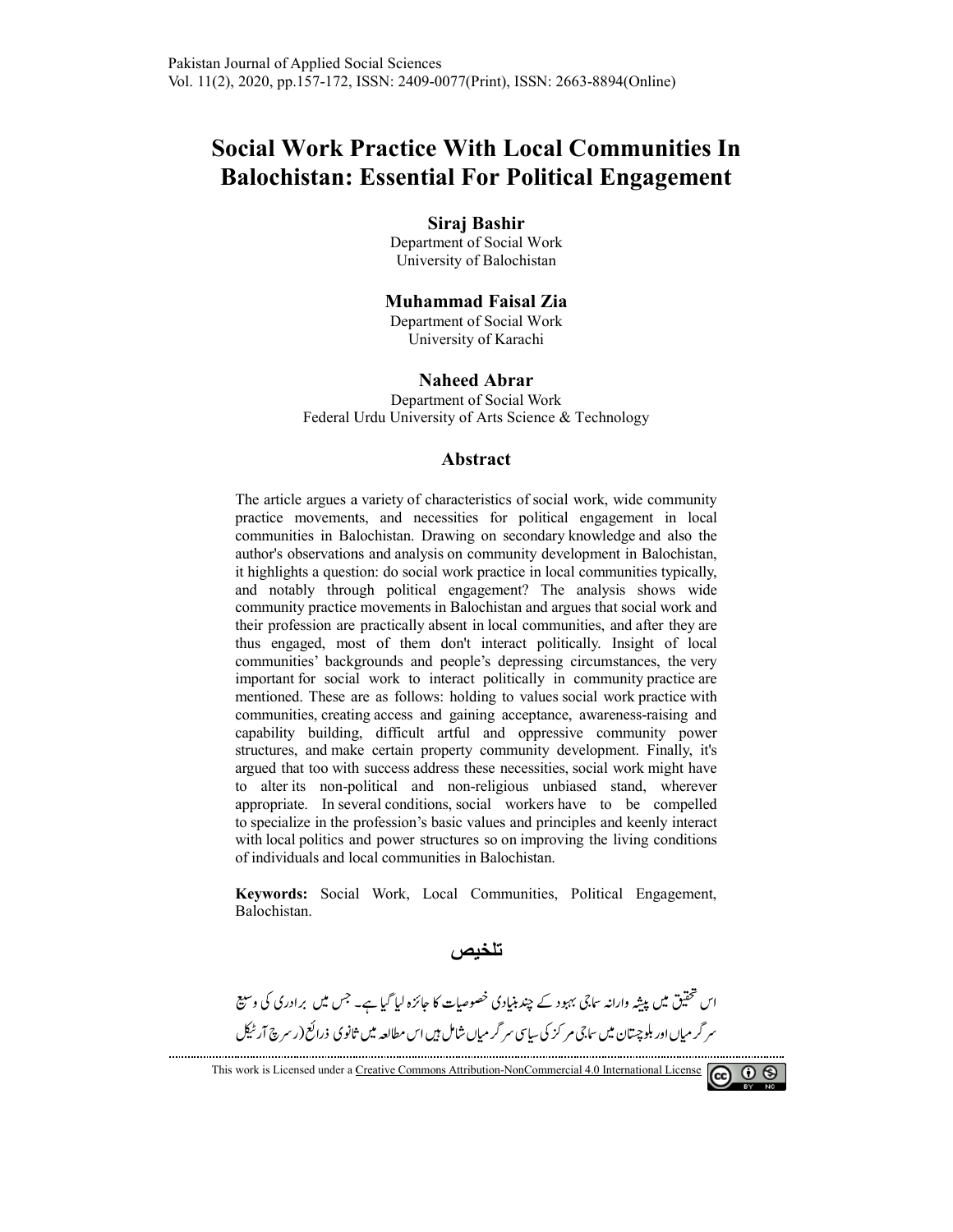کتابیں اور رپور کس وغیرہ) استعال کیے گئے ہیں۔اور منصفین کی اپنی ذاتی رائے اور بر ادری کی فلاح و بہبود کے --مطالعات کاجائز۔ شامل ہے۔ یہ مطالعہ ساجی بہبود کے خاص سوال پر توجہ دیتاہے کہ پیشہ ورانہ ساجی کار کن بلوچستان -کے لو گوں اور خاص طور پر سایپ بنیاد پر خدمات فراہم کرتے ہیں۔مطالعے سے ہیے معلوم ہو تاہے کہ بلوچستان میں ---پیشہ ورانہ ساجی خدمات انجام دینے والے سیاسی طور پر کوئی خدمات نہیں دے رہے اس لیے بلوچستان کے عوام -اپنی بنیادی حقوق اور ضر وریات سے محروم ہیں۔دراصل یہ پیشہ ورانہ ساجی کار کن کی ذمہ داری ہے کہ وہ لو گوں کو ----آگاہی دے، لو گوں کے صلاحیتوں کو بڑھائے اور پائیدار تر ٹی کو یقینی بنائے اس سے یہ نتیجہ اخز کیا جاتا ہے کہ **-**---پیشہ ورانہ ساجی کار کن کواپنے غیر سیاسی غیر مذہبی اور لعصب روپئے میں تبدیلی لانی ہو کی جہاں ضر ورت ہو اس کے ---ساتھ ساتھ، پیشہ ورانہ ساجی بہبو د کواپنے اقدار ،ضابطہ اخلاق، اصولوں اور طریقہ کار پر توجہ دیناجاپئے اور اس کے --------ساتھ ساتھ خو د کو مقامی اور قومی سیاست اور فیصلہ سازی میں سر کرم کرناہو گا تا کہ لو گوں کو خاص طور پر محروم اور -مظلوم لو گوں کی زند کی کو بہتر بنایاجاسکے۔ -

> **کلیدی الفاظ:** ساجی بهبود، مقامی آباد یاں،سیاسی مشغولیت، بلوچستان -

#### **Introduction**

Social work is a professional and academic discipline that committed to improving the quality and prosperity of individuals, groups, and communities through scientific knowledge, policy, community organizing, direct practice, and teaching. The Social Work encourages individuals, groups and communities for social and political changes, tries to help people to solve their problems and improve the living standard and promotes people to take self-initiative for community development and welfare (IFSW, 2000).

Social work is considered a socially adapted profession, which serves humanity for social change and mostly focuses on deprived and needy people who cannot handle their issues. The fundamental goal of social work is to provide services through scientific ways in which people become enable to manger their individuals, groups and communities matters. Social work is a skilled and professional service to individuals, groups and communities for helping them, a personal or in teams, to realize satisfying relationships and standards of life in accordance with those of the community (Gray & Webb, 2009).

Social work practice is committed to promote social welfare, social change, social justice, social equality and empowerment of people to develop well-being. The key aim is to improve the quality of life and development of each individuals, group and community of a society. The basic principles of social work based on human rights and democratic values. As Hoefer, R. (2005) stated that social work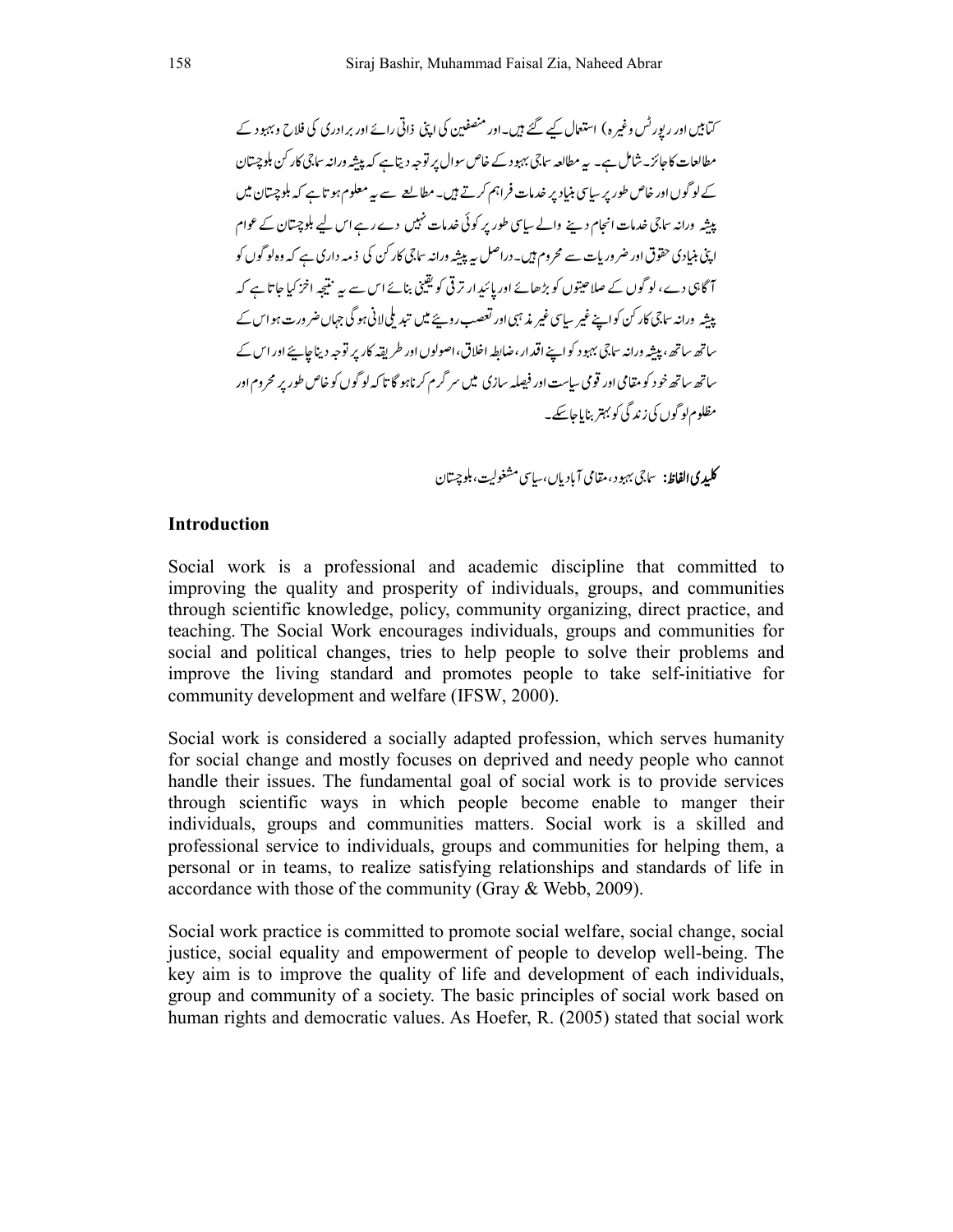is organized disincline to develop the social conditions of a community and provide possible atmosphere to people to solve their social, economical and political problems.

The education and practice of social work take place thought-out the World. According to Gray,(2005), it has an outreach around 3300 schools, colleges and universities in over 114 countries in the World. It is also practice by national and international organizations for community development programs (Pawar, 2006). Through social work education, students get knowledge, skills and various models to enable individuals, groups and communities to handle the situation and make a balance with the environment.

The objective of social work education is to teach the integration of social work knowledge, attitudes and skills, relevant to the contemporary social realities, in the historical context and local social realities, in the national and international context. Social work education also focuses on the development of a critical consciousness in students, through a process of critical pedagogy, so that they become aware of the social ills of society and are motivated to alleviate them. The approach used is student centered dialogical classroom teaching-learning, selfstudy, supervised field work practicum and practice-based research (Lee, 2001).

The political concept of social work comes from the activities in which social worker use to reduce or remove social injustice and social evils in the society (Ife, 1997). Social workers have very essential role in social welfare formulation. The idea was developed from the radical movement where it was realized that social workers commitment in the political process is very important (Corrigan, 1978). The movement, overall involved consciousness-raising efforts for empowerment, social action and policy analysis (Mullaly, 1993).

A number of writers and social workers have given attention to the importance of social work's participation in political processes throughout the world and their present can contribute very positive results for the communities (Ntusi, 1998). Poverty, injustice, and other social problems give energy to social workers to become engaged in political action, which can develop several parts. The recent concept of the political part of social work has been linked with human rights. Human rights are the key basic practice, developing the basis of social work codes of ethics and values (Gaha, 1999). Within this conversation, the basic question is how social workers respond to human rights violations and raise voices for social justice.

The social work profession promotes social change, problem solving in human relationships and empowerment and liberation of people to enhance well being, vitalizing theories of human behavior and social systems. Social work intervenes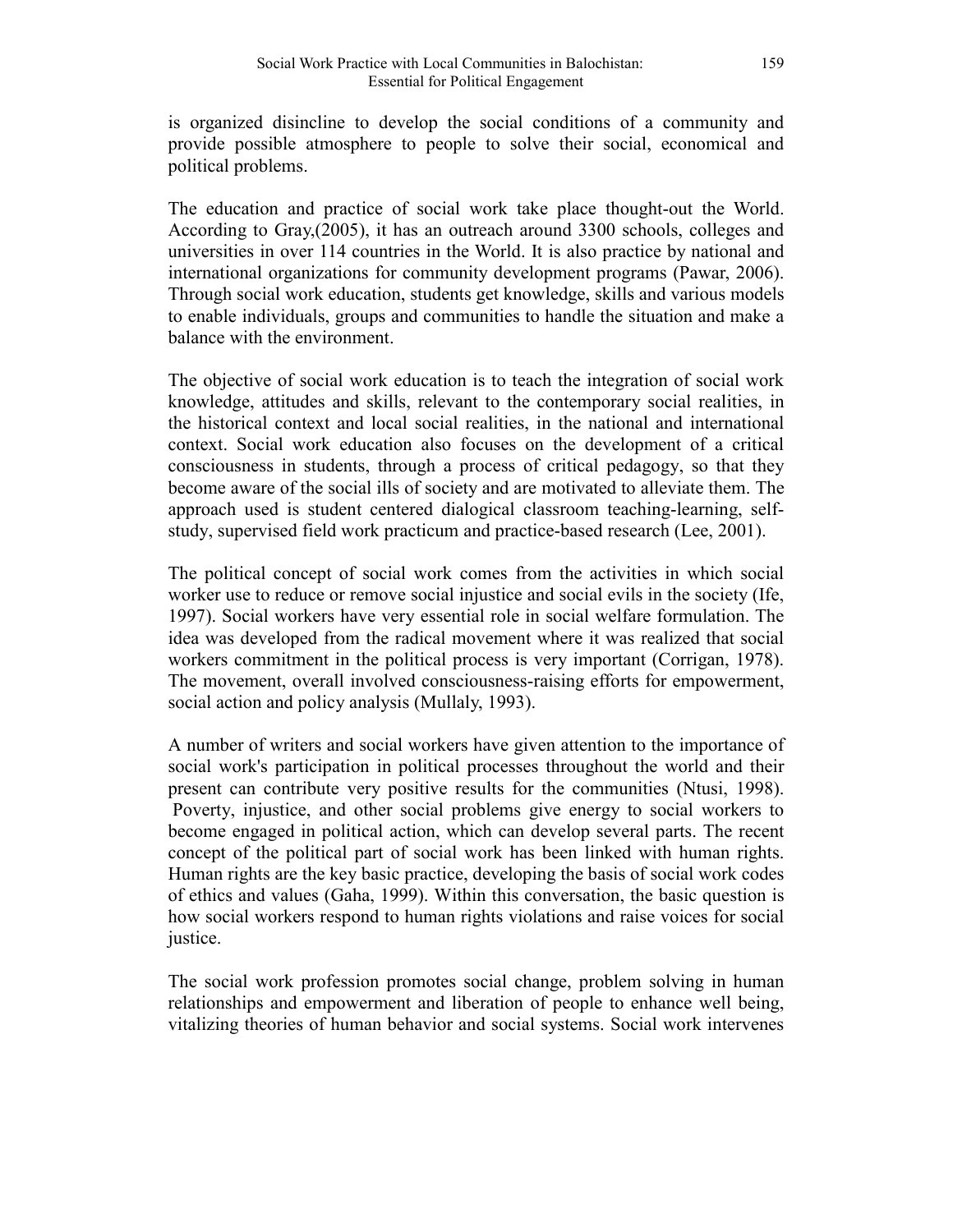at the point where people interact with their environments. Principles of human rights and social justice are 'fundamental to social work' (IFSW, 2000a). Social Work appeared as a great response in the 18th and 19th centuries in western countries when whole societies transformed industrialization and urbanization and people were facing a number of social crisis. To handle the situation, state social welfare activities started different fields such as education, health, correction and etc in the 19th century in western countries. At the beginning the social work activities were financed by philanthropic people and agencies (Johnson, 2004).

Social work as a professional and knowledgeable field of practice in Pakistan. It currently usually referred to as a profession failed to build. This is often still less standard than different professions outlined set of skills to remainder of the body continues. However, a lot of suitably by different work with skilled coaching and demand may be performed by service functions that a specific field has not recognized a general social work. The role of social worker regarding political engagement is not appreciable in Pakistan and social workers do not motivate general people about their basic rights and projects. Therefore, their participation in different projects is very low.

The basic purpose of this research study is to know social workers role in local communities in Balochistan, it is very essential to provide political sense to the people while implementing community development programs or addressing communities needs and issues. Secondly, it is incredibly important to change the general role of social workers in communities, that social work is non-political and non-religious in practice while focusing as a substitute on the basic rules of human rights and social justice. To confirm this statement, the study verified some essential thoughts related to this research study; talks on the some aspects of social work; examining various books, research papers and other related literature documents of several scholars and observes community development practice in Pakistan, particularly in Balochistan, this study concluded that social work has completely neglected in national as well as in Balochistan. Additionally, it is also very important to know why social work practice essential to engage people politically in local communities in trying to improve the living standard of people and socio-economic conditions.

#### **Review of Literature**

#### **Typologies of Social Work Roles**

Social workers play a number of roles. Recently, some roles has been defined by' The college of Social Work', the college key purpose is to develop social work is a professional in the world. The following basic roles are;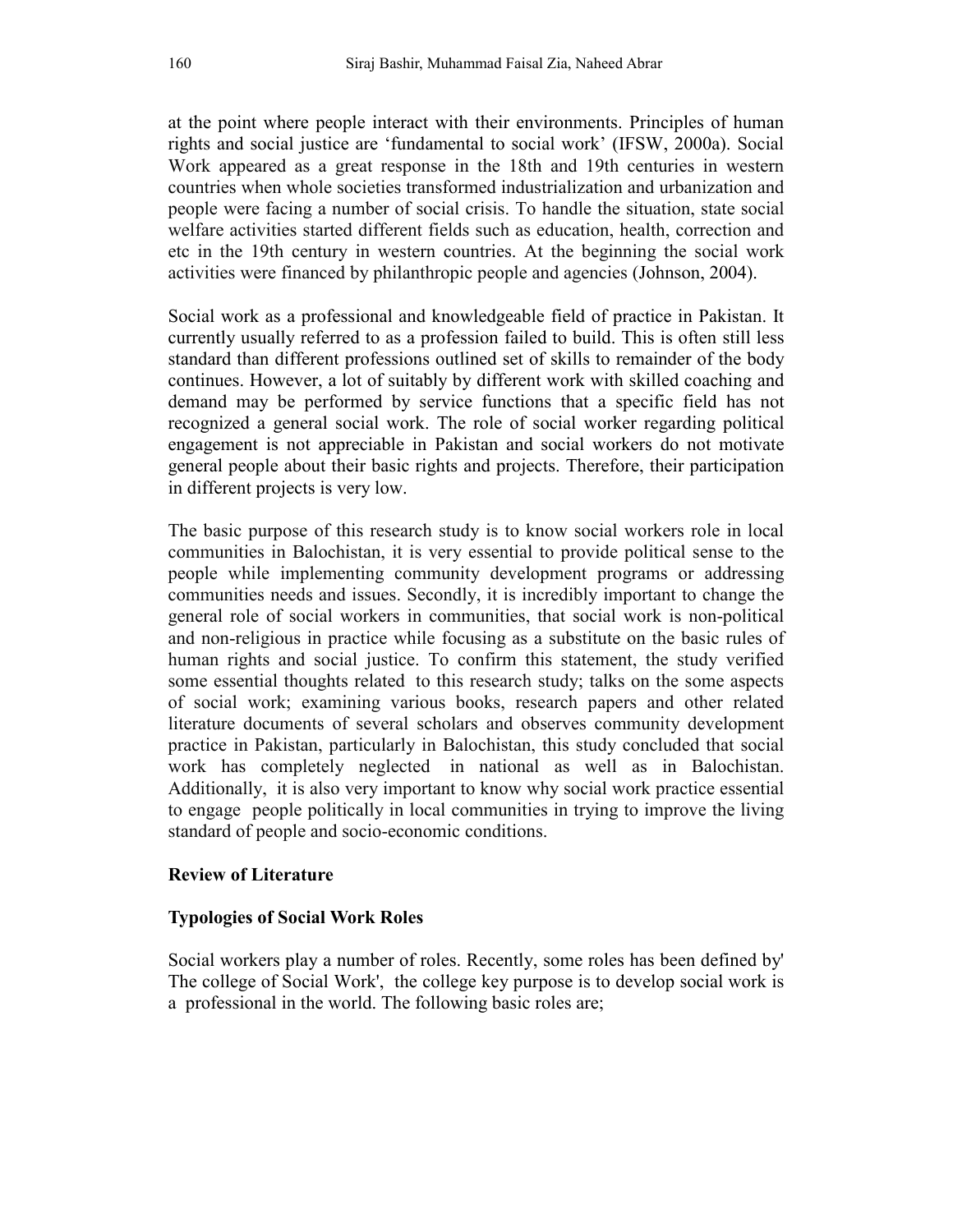- Social workers have very enormous variety of legal and social work skills and knowledge to help and assistant people to make changes in their lives.
- They are a joint profession, working alongside other professionals but taking the lead in helping children, adults and families improve and gain control of their lives when their safety or ability to participate in their communities is restricted;
- Social workers a front line role to support people who might be disable socially, neglected or who are deprived for many other reasons. They provide support and assistance to cope with the specific situations and contribute for family, society and etc (Carey & Foster,2011)

Payne (2005) and Dominelli(2009), divided social work interventions into three basic aspects that connect with each other. The table No.1 shown the typologies roles of social workers.

| <b>Author</b> | Role         | <b>Description</b>                                             |
|---------------|--------------|----------------------------------------------------------------|
| Payne         | Therapeutic  | The procedure of communication and                             |
| (2005a)       |              | reflexiveness between the social worker and                    |
|               |              | 'clients' which directs to clients' getting control            |
|               |              | over their have sentiments.                                    |
|               |              | Transformational Empowering deprived and oppressed citizens to |
|               |              | acquire part in a process of communal                          |
|               |              | $co\Box$ operation and learning.                               |
|               | Social order | Meeting people needs during a period of                        |
|               |              | difficulty so they can recover stability again.                |
| Dominelli     | Maintenance  | Aims to advance people adaptation to                           |
| (2009a)       |              | circumstances. Support is given on the basis of                |
|               |              | obviously defined criterion.                                   |
|               | Therapeutic  | An off $\square$ shoot of the maintenance approach but         |
|               |              | center on what an person can do to advance his                 |
|               |              | or her circumstances through targeted                          |
|               |              | professional interventions.                                    |
|               | Emancipatory | This is associated with radical social work and                |
|               |              | questions the current balance of control in                    |
|               |              | society and sharing of supplies. Actions are                   |
|               |              | aimed both at helping individuals and achieving                |
|               |              | structural change.                                             |

**Table: 1 Typologies of social work roles**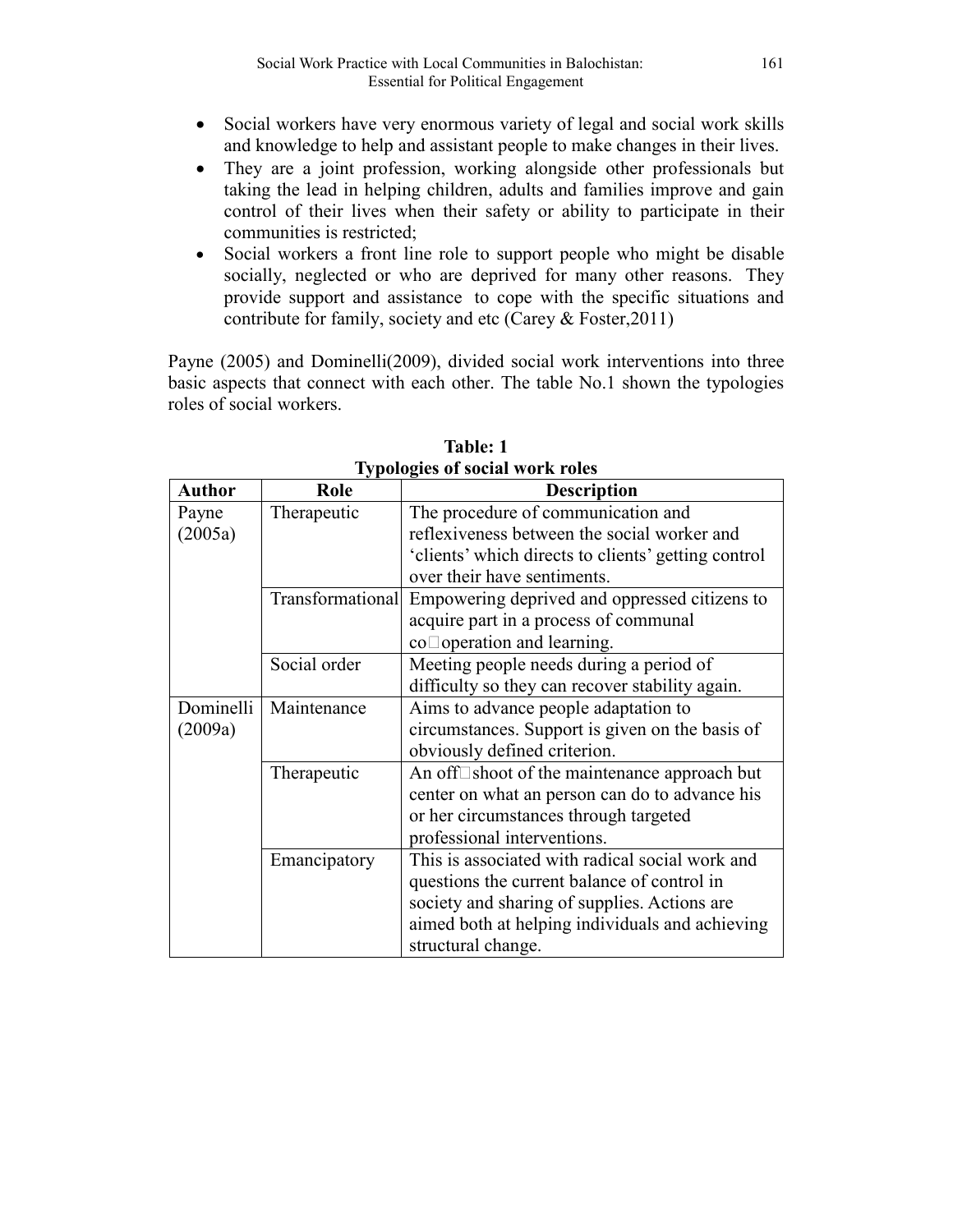### **Social Work's Political Role**

Social work basically related with social change and social justice. As The International Federation of Social workers (2000b) defined that social work focuses for social justice and equality for people and struggles for social change and empowers the people and communities. It considers "principle of human rights and social justice, as being the key for social work. Special focus has been given to the importance and need for social worker to play an active role in political area (Ntusi, 1998a). As Gray (2005a), said that political action is an action taken by social workers to struggle for social change and development. In this regard, political action includes all those activities which are linked with social change, such as empowerment, justice, advocacy and to the legislative processes that have an power on people's lives. In this research study, particular concentration is given to political participation by social workers in relation to local communities.

There are also more social policies that impact on our work with clients, consisting of policy regarding education, housing, social security, social welfare, unemployment, development, etc. Thus whilst we speak approximately coverage in social work we talk approximately social people being aware of and gaining knowledge of to engage with policy methods in society because social employees implement policy. Their stage of involvement in policy implementation will differ relying on the context in which they may be operating. For instance, the ones working for government corporations might be extra at once worried in policy implementation than the ones working in grassroots community organizations. Social employees also interact in coverage-making processes and try to trade unjust policies. Thus policy and politics pass collectively. When we interact with policy-making processes, whether or not we're implementing, making or trying to exchange policy, we're concerned in politics, inside the manner in which current policy serves to maintain the gadget and gain compliance with social norms.

The procedure they grow to behave interaction in to put off social justice is political. This is the very best feel of social paintings' political involvement. In expertise the political involvement of social people in this studies study, we have been keenly inquisitive about social workers' attention of social policy, the manner they engaged in coverage-making tactics, the way they conflict to persuade guidelines. In this regard, it may attempt to recognize social workers were privy to social regulations, had examined coverage files, replied to them, served on committees or were worried in procedures that contributed to their making.

### **Community Practice Approaches**

Community practice may be categorized into five approaches. The first approach,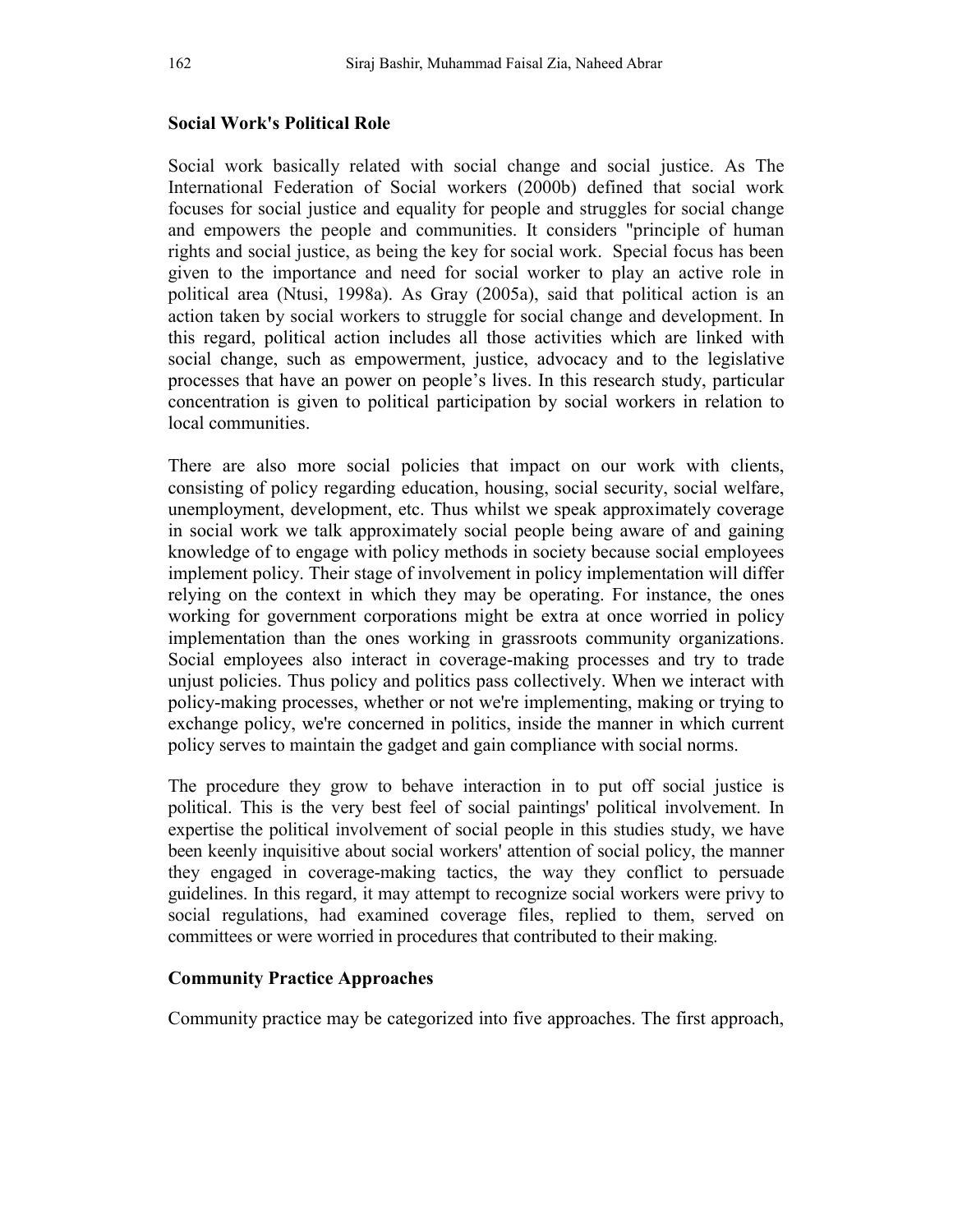community-driven development (CDD), has been named, designed, and implemented by mainly the World Bank (2009), which claims that this approach "gives control over planning decisions and investment resources to community groups and local governments by following the principles of local empowerment, participatory governance, demand responsiveness, administrative autonomy, greater downward accountability, and enhanced local capacity." The main areas of activity within CDD are micro-finance, a disability focus, youth inclusion, natural resource management, and urban development (UNO, 1997).

Second, some non-government organizations, and some others use a rights-based approach, which aims to realize human rights by laying the emphasis on rights and responsibilities and human dignity rather than charity, and by directly addressing the causes of poverty. It is based on the ethical stand that all human beings are entitled to certain minimum standards. Third, the asset-based approach is essentially a strength-based approach that recognizes and builds on existing communities' assets, which mainly include the assets of individuals and groups, local associations and institutions, the local physical aspects and economy, and formal and informal relationships, skills, and capacities among all participants. It is very much rooted in the local setting and aims to use such assets for community development rather than being preoccupied with needs and problems (Harris Rome, 2010). It is generally used by the U.S. aid agencies.

Fourth, the sustainable livelihoods approach focuses on poverty reduction by focusing on people and by converging bottom-up and top-down strategies. It comprises the capabilities, assets (including both material and social resources), and activities required for a means of living. The Department for International Development and the Institute of Development Studies (Knight & Ward, 2012) seem to follow this approach. Fifth is a local-level development approach that essentially draws on social development ideas, values, and principles (Midgley, 1995). It focuses on comprehensive dimensions and multi-levels. This approach is yet to be widely used in its full or comprehensive form in local communities (Pawar, 2014). Depending on the funding agencies and implementers, all these approaches are used in developing countries. Although the nomenclature of these approaches varies, many of their features are common and some overlap. Thus, many of these approaches can be combined. They all emphasize participation, empowerment, and people-centered development, though to what extent these are practiced in local communities is an open question.

### **The Purpose of the Study**

The main objectives of this article are to examine broad trends in community practice in Balochistan, and to discuss the imperatives for social workers to engage politically in policy and local communities. It aims to address the core question,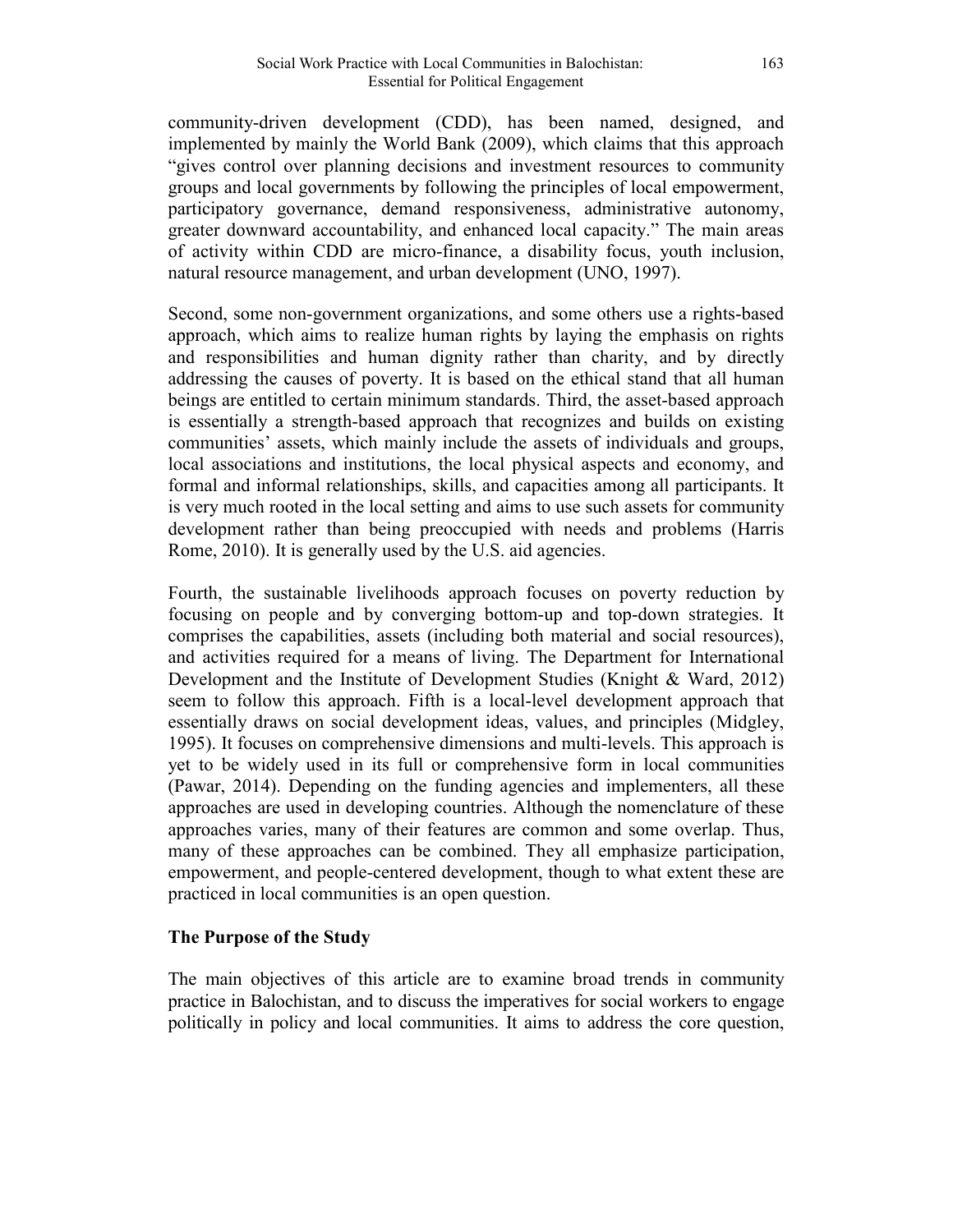"What are the broad trends in community practice in Balochistan and do social workers practice in policy and local communities with political engagement?

# **Research Method**

The data for this study were collected from secondary sources such as books, articles, and reports and the author's observations of and research and reflection on community development projects and policies in Balochistan. The secondary sources were purposively selected depending on their relevance to the objective of the research paper. The data were analyzed by using the qualitative content analysis method.

# **Results and Discussion**

# **Lack of Professional Social Work Presence in Local Communities and Particularly in Political Engagement**

Although community practice is undertaken to vary in degrees in Balochistan, both by professionally trained social workers and others who are interested in community development, it appears that such practice appears inadequate relative to the vast number of local-level communities and the severity of their conditions. This is not to suggest that there are no good and successful examples of community practice. Several individuals and organizations have, with passion and commitment, demonstrated effective community development practice.

Similarly, many faith-based (religious) organizations with political affiliations have significantly contributed to community development through a range of health and education provisions. Although these community practitioners are not professionally trained social workers, against all odds they have effectively engaged with people, communities, and politics, and have contributed to community development and to improving the conditions of people in general (Alam, 2008).

Community practice through NGOs, generally social workers' contribution to community practice is minimum and many local-level communities are untouched. Moreover, wherever they are involved in community practice, their political engagement is usually minimal or nil. When there were right opportunities, the author guided and directed a few social workers to engage politically to address the community issue, but the response was not forthcoming. Many social workers' experience suggests that those who have entered local communities without political engagement have often faced significant hurdles, which were mostly created by the dominant community power structures.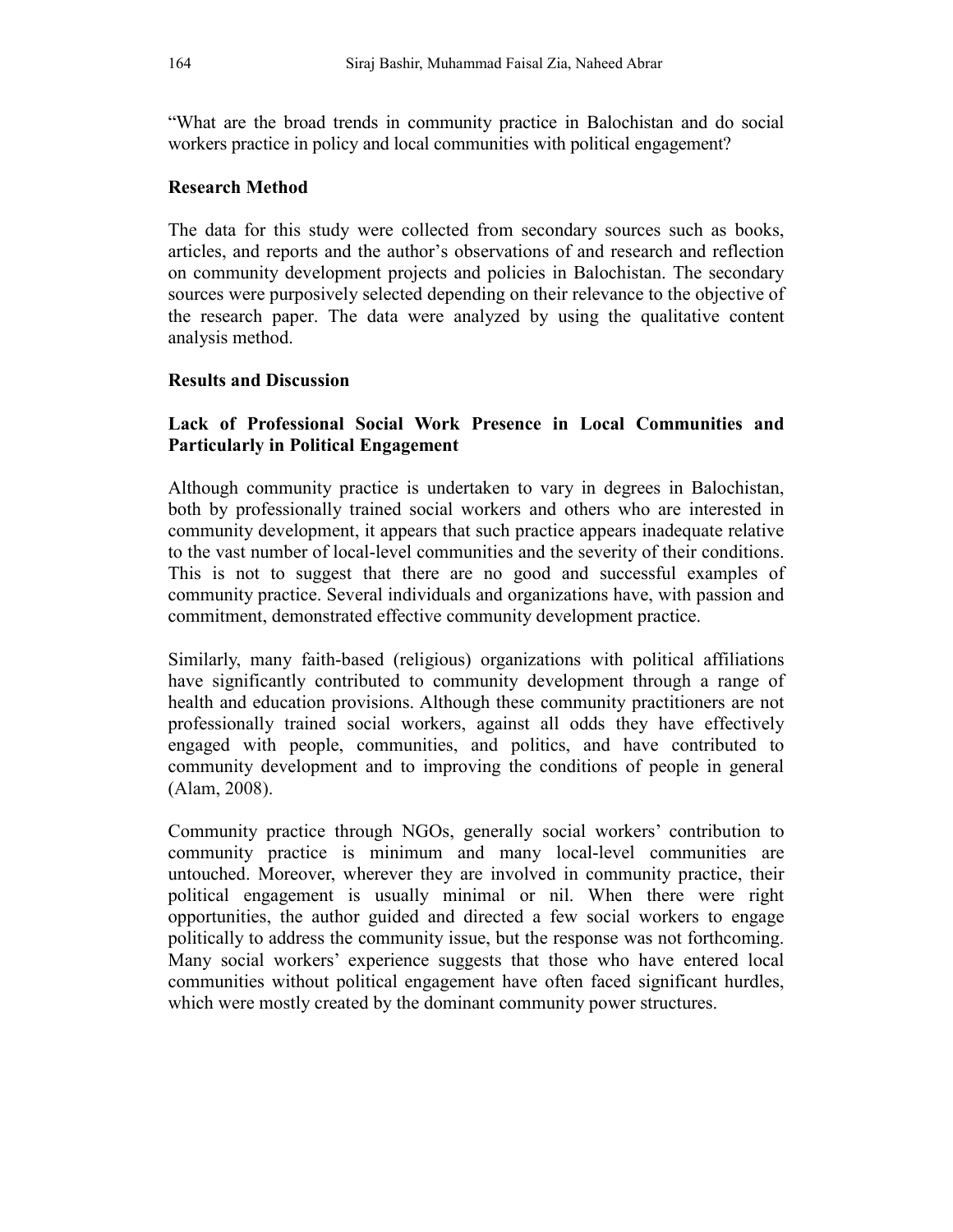Local political leaders and their politics can make professional social work entry difficult and affect the quality of work in terms of the pace of progress and outcomes. Rudimentary comparison between community practice of professionally trained social workers and of other-than trained social workers suggests that the impact and effectiveness of the latter appear to be far greater or more visible. The author's observation and analysis shows that generally, the social work profession and social workers are not active in community practice in local communities, though one tends to assume that their knowledge and skills are useful in improving community conditions (Ali, & Baloch, 2015) by facilitating self-help groups, micro-credit schemes, asset-building, social enterprise, and so on. Why do most social workers not undertake community practice at local levels and not engage politically to address core community issues?

Is it because of their professional non-political and non-religious value/principlebase; the kind of knowledge and training provided in the course; Western models of social work education that tilt more toward therapeutic and clinical work; a lack of capability, commitment, and interest; or an unwillingness to move to local communities that are far from their comfort zones and of their preoccupation with individual choice and the material world? Or is it because local communities are complex and difficult, hard to make an entry into and to make a difference as everything is an issue there and altogether they require long-term commitment?

# **Social Work Practice with Local Communities**

The incredibly nature of the values and principles of social work, such as human rights and social justice preserved in the global definition of social work stated above, and global social work standards (Bano, 2013) suggest that social workers' obedience to such values and principles in practice requires political engagement. It is difficult to imagine the realization of human rights and social justice for local communities without political engagement. Many people in local-level communities live without meeting their basic needs and with deplorable conditions, which suggest that their human rights have been denied and that they are subjected to social injustices. How can social workers engage politically to practice human rights-based and social justice based community practice? Human rights and social justice are not apolitical issues. In seeking to achieve social change, equality, and social justice, it is necessary for social workers to include and address all three types of rights—civil and political; economic, social and cultural; and collective rights—in an interdependent and integrated way, for in community practice all human rights are closely connected (Alan,1996).

The conscious use of human rights values/principles helps to shift the focus from individual and community needs individual and community rights. Such a value orientation and the application of associated principles help workers to focus on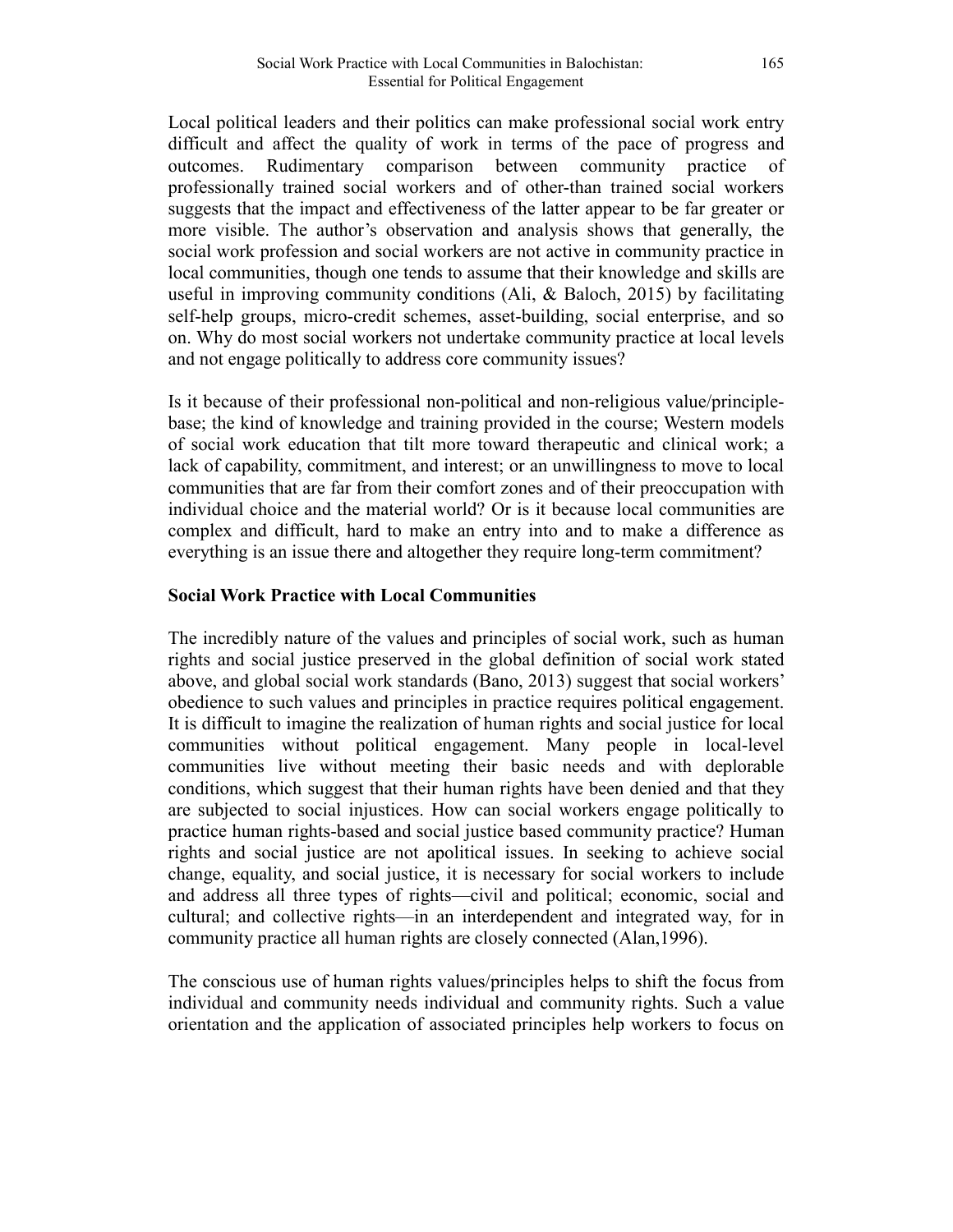claims, and to invoke the duties and responsibilities of the state and other social and economic institutions to address these claims of their people and communities. Rights make it clear that violations are neither inevitable nor natural, but arise from deliberate decisions and policies. By demanding explanations and accountability, human rights expose the hidden priorities and structures behind violations and challenge the conditions that create and tolerate poverty.

Gazdar, Haris (1999), states that human rights values focus on social structures, power, rule of law, empowerment, and structural change in favour of the poorest and most deprived. Thus, to be true to their values and principles, social workers need to engage politically with local communities.

# **Awareness-Raising and Capacity Building**

Awareness-raising and capacity building of the disadvantaged, marginalized, and oppressed groups, and of their organizations and institutions in communities, are essentially political activities. In Hasan, (2009) words, workers need to raise critical consciousness or "conscientization" of people. Raising awareness for awareness sake is of no use if it does not translate into action. It should help develop people's faith in themselves and their ability to think about their rights, the injustices surrounding them, and the structures that cause them, enable them to act so as to transform despair to hope, and dependence to independence. How do you raise that kind of awareness? It cannot be achieved through one-way communication, or spoon-feeding, or blaming people for their situation. It is important to initiate dialogue with people on an equal footing, engage in dialogue that explores and interprets their understandings of the world, and in critical reflection on it, to maintain two-way communication to ensure action (Zaidi, 1999).

To raise awareness and build the capacity of individuals, groups, organizations, and institutions, workers need to facilitate social, cultural, economic, and political development in communities on a sustainable basis. Toward this end, specific groups or categories in local communities need to be identified for awarenessraising and capacity building. Generally, these will include individuals and groups, and particularly marginalized and disadvantaged people, functional leaders, facilitators or catalysts, volunteers, community-based organizations (CBOs), existing or new youth groups, NGOs, and local institutions.

Depending on the need and issue, workers need to identify competent facilitators or volunteers from the community, organize "train the trainer" workshops or sessions, expose people to model community development projects and people engaged in such projects, and draw maximum resources from the community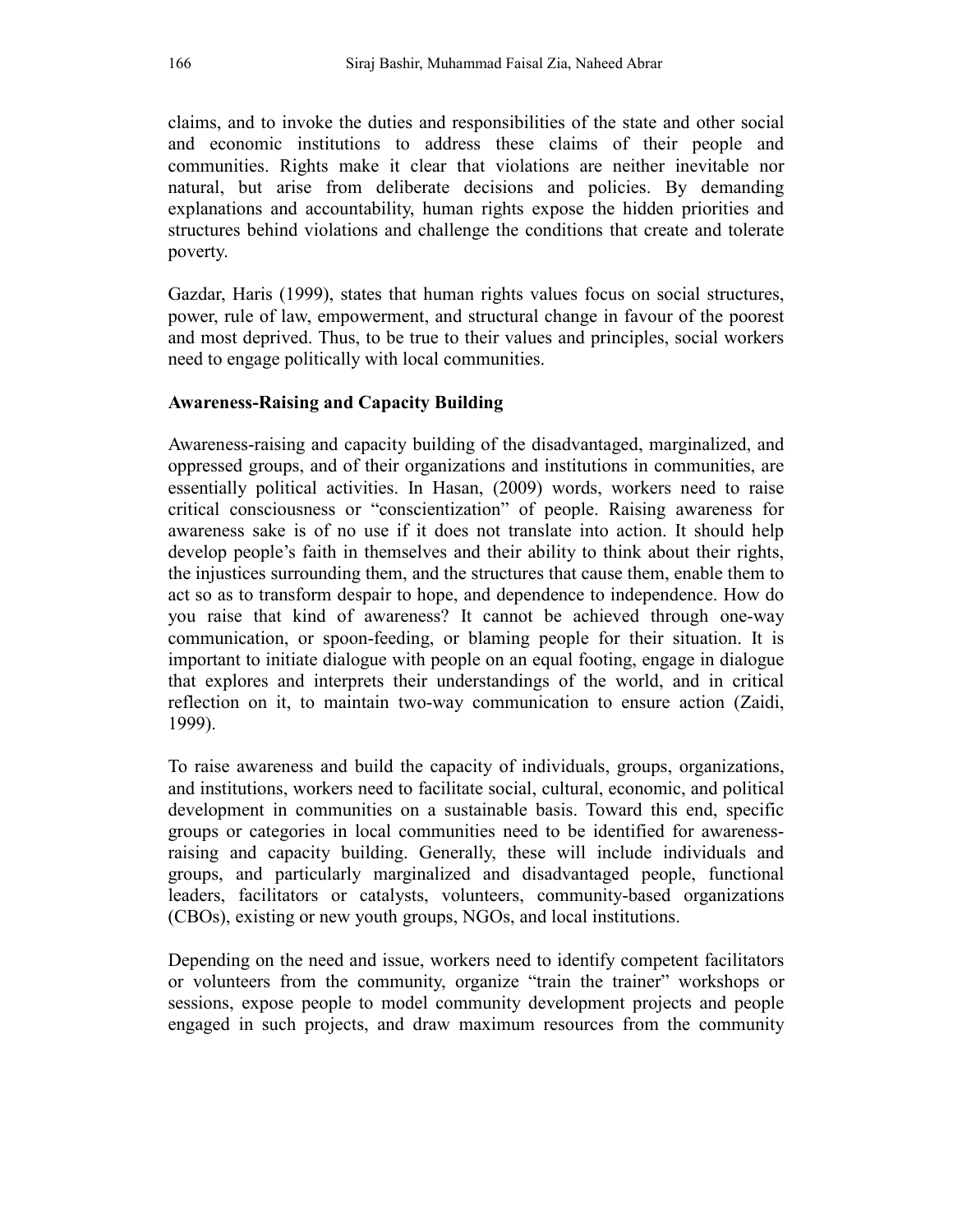(local cultural and religious aspects that can make the point quickly and to which people can relate). Through such political engagement of awareness-raising and capacity building, workers can enable people and communities to initiate the process of transformation of their conditions.

## **Exploitative and Oppressive Community Power Structures**

Prevailing dominant, autocratic, and dictatorial leadership styles and the concentration of power among a few leaders are critical challenges for most communities in Balochistan. To understand such challenges, it is necessary to look at the whole community as well as specific sections of it. Unnecessary politicization, political processes, and leaders highlighting group divisions are major causes of non-development in many communities. For example, one successful community practitioner states.

Some people who get themselves addressed as the head of a village are afraid of losing power as villagers become united and self-reliant and do not remain dependent on him and stop calling him head. People in politics often fear the idea of empowering villagers who will be able to think on their own and vote. Outside vested interests do not allow the villagers to unite, for the fear of losing their own importance. Disunity is deliberately fostered because of affiliation to different political parties, castes, status etc. Communities cultivated under such a narrowminded leadership style cannot be participatory and people-centered. Hence, altering or changing such leaders across the diverse communities in Balochistan is a challenge for social workers and their community practice.

Due to such leaders and community power structures, most grassroots-level communities, particularly in rural areas, have been experiencing extreme deprivation, oppression and discrimination for a long time. Irrespective of political structures, democratic or otherwise, the current social, economic, and political arrangements are commonly advantageous to local elites and feudal leaders. Existing government bureaucracies often tend to please, or comply with the requirements of these leaders. Hence, any change that aims to alter the current status quo is likely to be resisted by some elements within these grassroots-level communities. The nature of such resistance can be extreme, including violence and deaths, thus causing further violations of human rights.

Owing to such leaders and community power structures, both oppressed and unoppressed community members do not readily come forward to participate in community activities. Such leaders also subvert the democratic process. Poor and marginalized people who have been suppressed and weakened over a long period are not in a position to see beyond their current situation (involving apathy, indifference, helplessness, and powerlessness), and changing that situation is an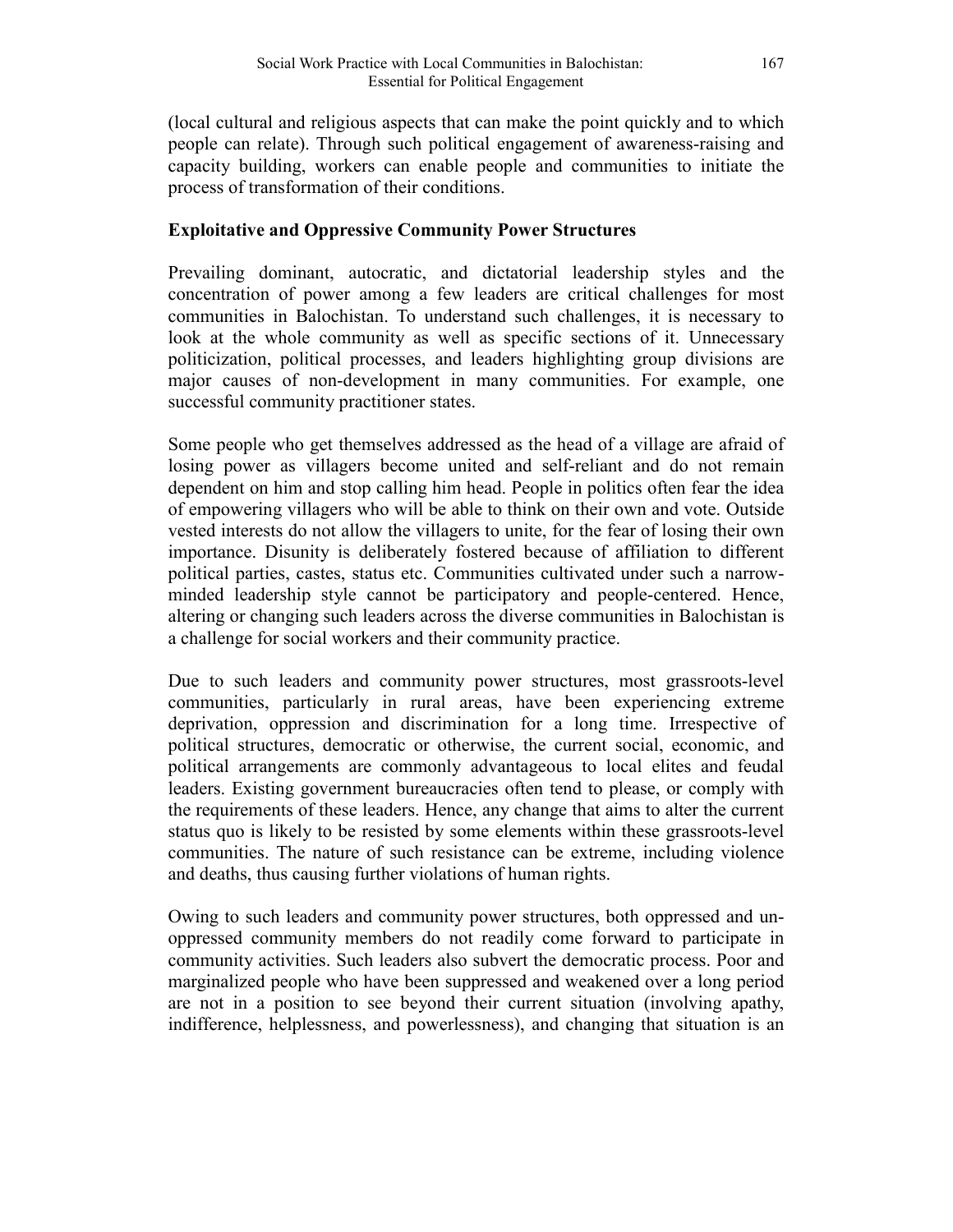essential task for social workers. To deal with such complex issues and dynamics in communities, social workers, on the one hand, need to tactfully engage with both monolithic pluralistic community power structures and, on the other, enable the oppressed groups to realize that the cause of their situation lies elsewhere in socio-economic and political structures, and that they can change that situation by redefining their conditions and taking responsibility for changing that situation. Breaking the entrenched power structure in communities and altering dictatorial and often violent leadership styles are challenges in many communities.

#### **Sustainable Community Development**

Social workers need to engage politically to ensure sustainable community development, in terms of both ecological and community sustainability. Although both are connected, due to the paucity of space, only community sustainability is discussed. Community sustainability connotes need-based community development activities that can be planned, developed and continued by communities without depending on external support or with minimum external support. Social workers' community practice needs to focus on utilizing the existing capacities and extending the capacities of individuals, groups, leaders, organizations, and institutions in relation to developing participatory mechanisms for self-governance and management without unnecessary external dependence and interference.

Toward this end, they need to engage meaningfully with Community-Based Organizations (CBOs), local NGOs and other associations, and local institutions (councils), which are the main pillars of self-governance and management in communities. By networking among these groups, flexible structures and processes need to be developed for self-governance and management of arrange of community development activities in the areas of health, education, employment, housing, culture, natural resource management, and economic production. For example, in both China and India, decentralizing governance systems to local-level democratic institutions—Villagers' Committees in China and Panchayati Raj in India—has been introduced. Instead of developing parallel governing systems, people in local communities, through CBOs/POs, NGOs, and other associations in coordination and cooperation with these local institutions, can plan and implement village/community development programs and activities.

Although these institutions have democratic structures and are thus avenues for people's participation, their governance systems need to be radically changed and transformed by becoming transparent, honest, open, responsive and accountable to people and themselves. They need to be inclusive of common people and responsive to their voices. Sustainable community development practice should essentially focus on translating these local-level institutions and their written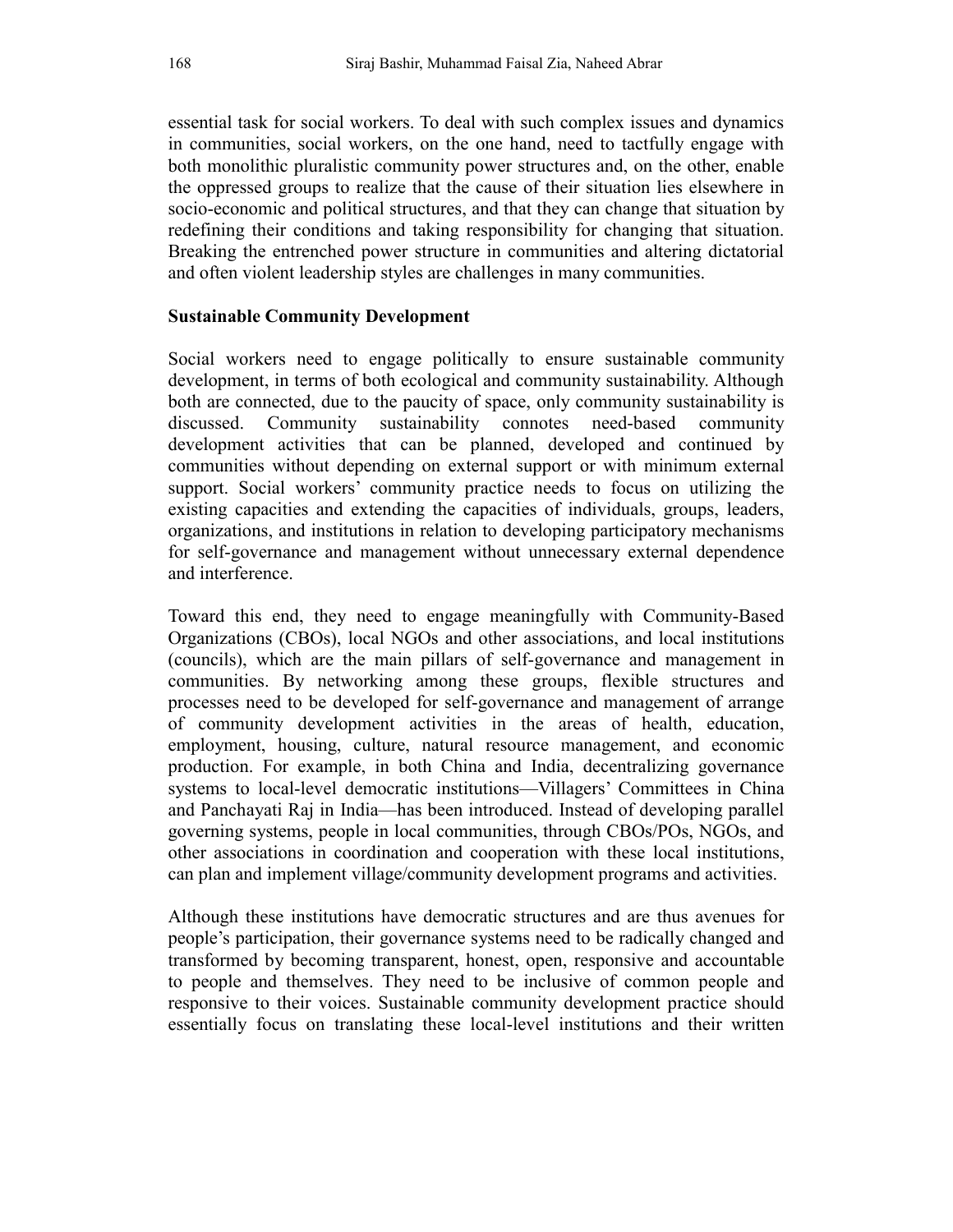commitments into appropriate practice. This may call for amicable dialogue, building trust, cooperation, collaboration, communication and understanding, and at times political activism on the part of people and communities, including social workers, to make these institutions work along the lines intended.

## **Conclusions**

Social workers struggle for social change, social justice and social development and its motivate individuals, groups and communities to put their political aspect. This research study has conducted to know the nature of the political roles and interventions of social workers. If social workers want a welfare and developed society then they have to effectively influence communities and policy makers in Balochistan. In this regard, they need to be awarded the political context in which actions happen and their positive and negative results. Social work is a career and to virtually have an impact on welfare strategies and structures, and on human rights and social justice, social workers want to be politically minded and politically energetic. Social work is a career and to virtually have an impact on welfare strategies and structures, and on human rights and social justice, social workers want to be politically minded and politically energetic.

As aimed, this article has provided a glimpse of community practice trends in Balochistan and pointed out that professional social workers' contributions to community practice in local communities currently leaves much to be desired as they do not engage politically in their practice as much as they should. The discussion shows clear imperatives for social workers to engage politically with people to transform local community conditions for the better. Social workers need to exit their comfortable neutral zone. The absolute deprived conditions of local communities, oppression of people by community power structures, examples of community practice with political engagement and impactful community practice by other than professional social workers make one wonder, why are social workers and their profession so silent and inactive, notwithstanding values, principles, and commitment enshrined in their code of ethics? Hope this research article helps social workers to reflect critically on this question and act.

### **References**

- Alam, Anwer (2008). Community Development and Social Welfare. Peshawar, Pakistan: New Awan Printers.
- Ali, Mumtaz, & Baloch, Gul.(2015). Community Monitoring in Reproductive Health Project: Case study of Health Sector NGO in Pakistan. *VFAST Transaction on Education and Social Science*, vol.7:1, pp.1-8.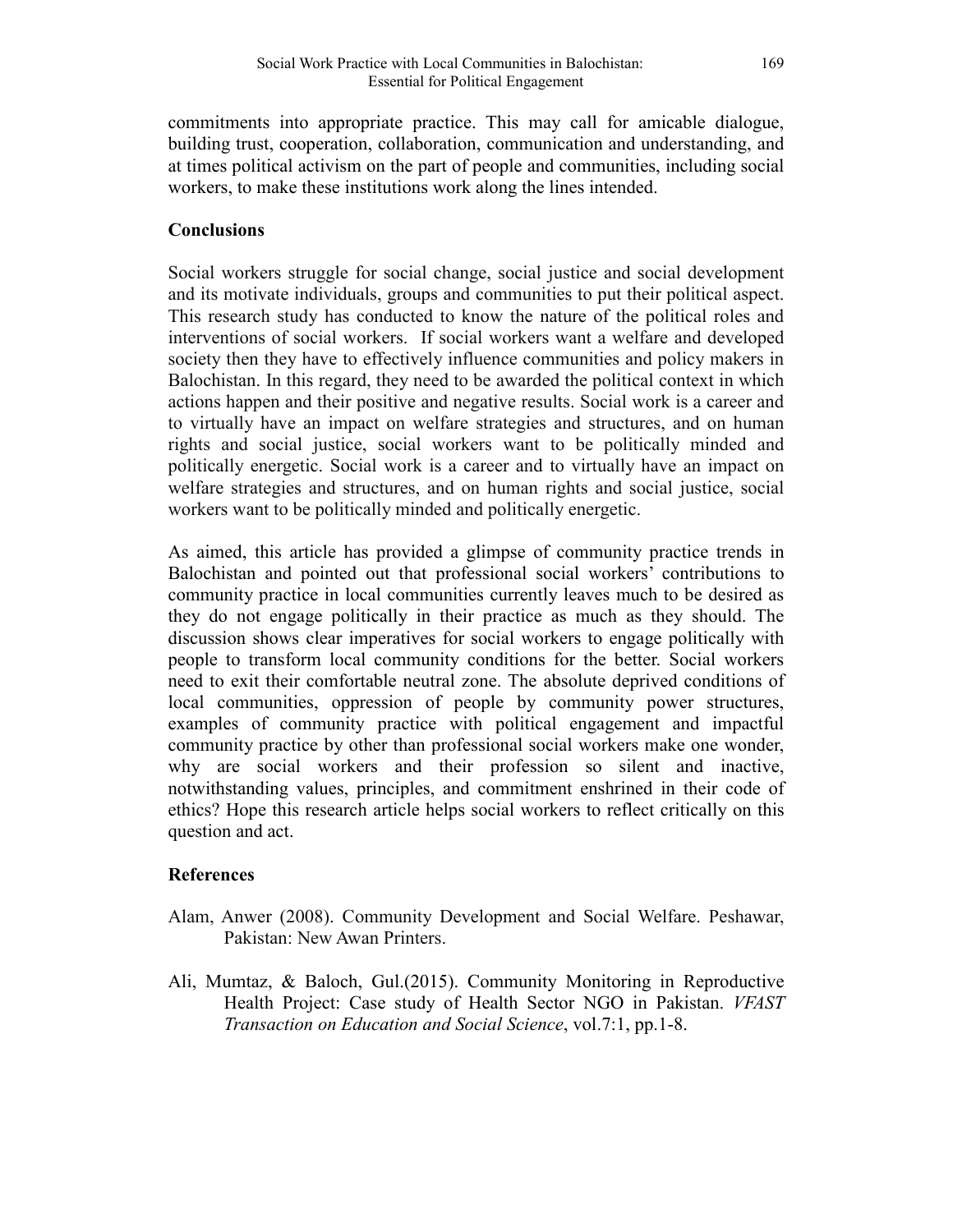- Alan M. Shahid. (1996). Community Organizations and Urban Development. Karachi, Pakistan: NGOs Resources Center.
- Bano, Nasima. (2013). The Role of AKRSP in Development of Rural Communities of Gilgit Baltistan. PhD Thesis. Islamabad, Pakistan: International Islamic University.
- Carey, M. & Foster, V.L. (2011). Introducing 'Deviant Social Work': Contextualising the Limits of Radical Social Work Whilst Understanding (Fragmented Resistance within the Social Work Labour Process. *British Journal of Social Work*, vol.43:1, pp.576-593.
- Corrigan, P. & Leonard, P. (1978). Social Work Practice Under Capitalism: A Marxist Approach. London, MacMillan.
- Dietz Domanski, M. (1998). Prototypes of Social Work Political Participation: An Empirical Model. *Social Work*, vol.43, pp.156–167.
- Dominelli, L. (2009) Introducing Social Work, Polity Press, Cambridge.
- Dominelli, L. (2009a) Introducing Social Work, Polity Press, Cambridge.
- Gray, M. (2005). Dilemmas of International Social Work: Paradoxical Processes in Indigenisation, Universalism and Imperialism. *International Journal of Social Welfare*, vol.14, pp.231-238.
- Gray, M. (2005a). Dilemmas of International Social Work: Paradoxical Processes in Indigenisation, Universalism and Imperialism. *International Journal of Social Welfare*, vol.14, pp.231-238.
- Gazdar, Haris. (1999). 'Poverty in Pakistan: A Review , in fifty years of Pakistan's Economy, edited by Shahrukh Rafi Khan. Karachi: Oxford University Press.
- Gray, M. & Webb, S.A. (2009). The Return of the Political in Social Work. *International Journal of Social Welfare*, vol.18:1, pp.111–115.
- Gaha, J. (1999). Promoting Inclusion Redressing Exclusion: The Social Work Challenge. Norma Parker Address, Joint Conference AASW, IFSW, APASWE & AASWWE, Brisbane, Australia.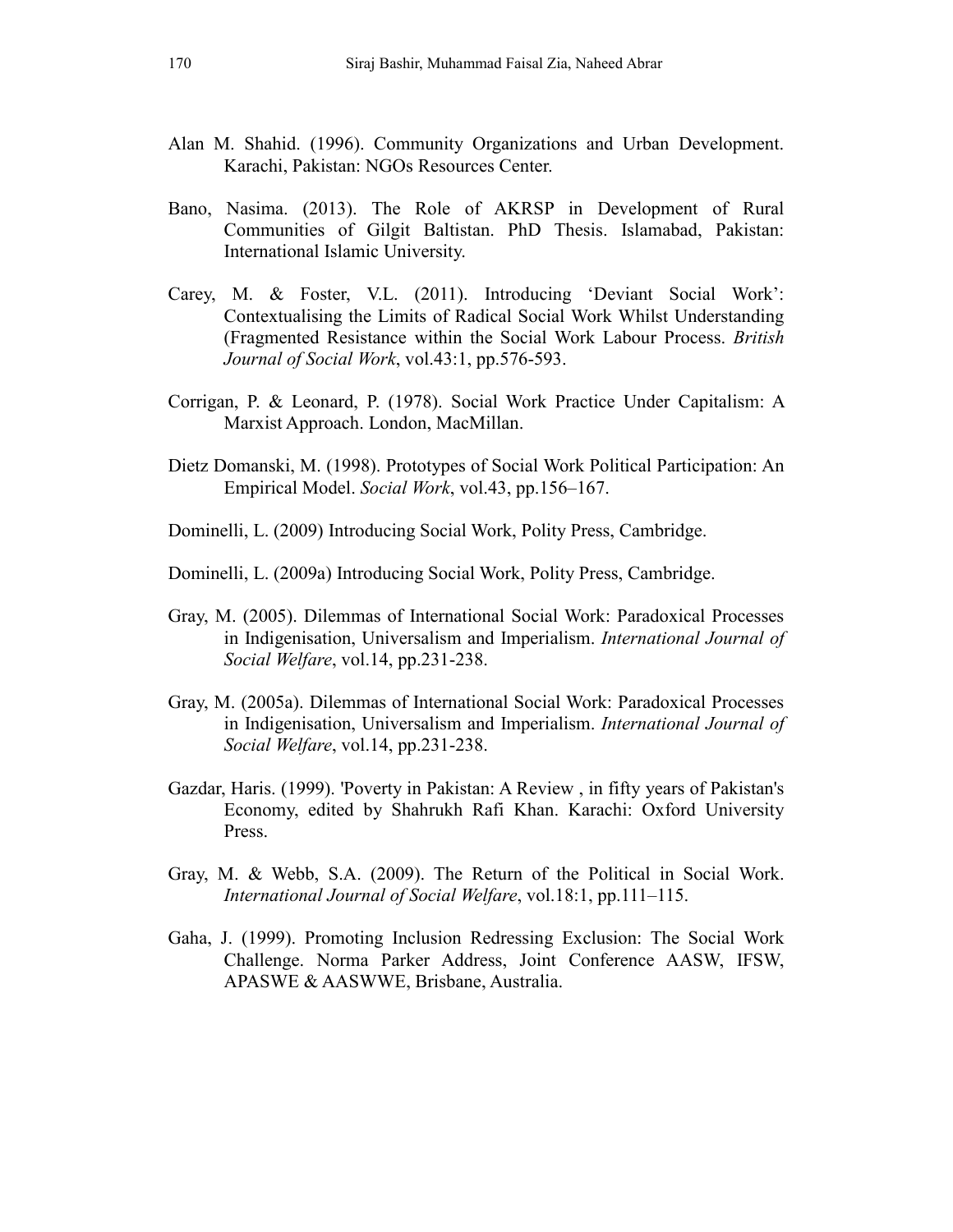- Hoefer, R. (2001). Highly Effective Human Services Interest Groups: Seven Key Practices. *Journal of Community Practice*, vol.9:2.
- Hasan, Mahmood. (2009). Participatory Rural Development in Pakistan: Experiences of Rural Support Programs. Karachi, Pakistan: Oxford University Press.
- Harris Rome, S. (2010). Social Work and Civic Engagement: The Political Participation of Professional Social Workers. *Journal of Sociology & Social Welfare*, vol.27:3.
- International Federation of Social Workers (2000). IFSW News 2/2000. Berne, Switzerland, IFSW.
- International Federation of Social Workers (2000a). IFSW News 2/2000. Berne, Switzerland, IFSW.
- International Federation of Social Workers (2000b). IFSW News 2/2000. Berne, Switzerland, IFSW.
- Ife, J. (1997). Rethinking Social Work. South Melbourne, Australia, Longman.
- Johnson, A. (2004). Social Work is Standing on the Legacy of Jane Addams: But are We Sitting on the Sidelines? *Social Work*, vol.49:2, pp.319-322.
- Knight, C. & Ward, D. (2012), Social Work Education and Training. In: J. Lishman (ed), *Social Work Education and Training*, London, Jessica Kingsley Publishers. pp.  $154\square 183$ .
- Khan, Shahrukh Rafi. (1999). Government, Communities and Non-Govermental Organizations in Social Sector Delivery. Aldershot, U.K: Ashgate.
- Lee, J. A. B. (2001). The Empowerment Approach to Social Work Practice. Columbia University Press, New York.
- Mullaly, R. (1993). Structural Social Work: Ideology, Theory and practice. Toronto, McClelland and Stewart Inc.
- Midgley, J. (1995). Social Development: The Development Perspective in Social Welfare. London, UK: SAGE publications.
- Ntusi, T.M. (1998). Professional Challenges for South African Social Workers: Response to Recent Political Changes. Social Work/MaatskaplikeWerk34: 380–388.